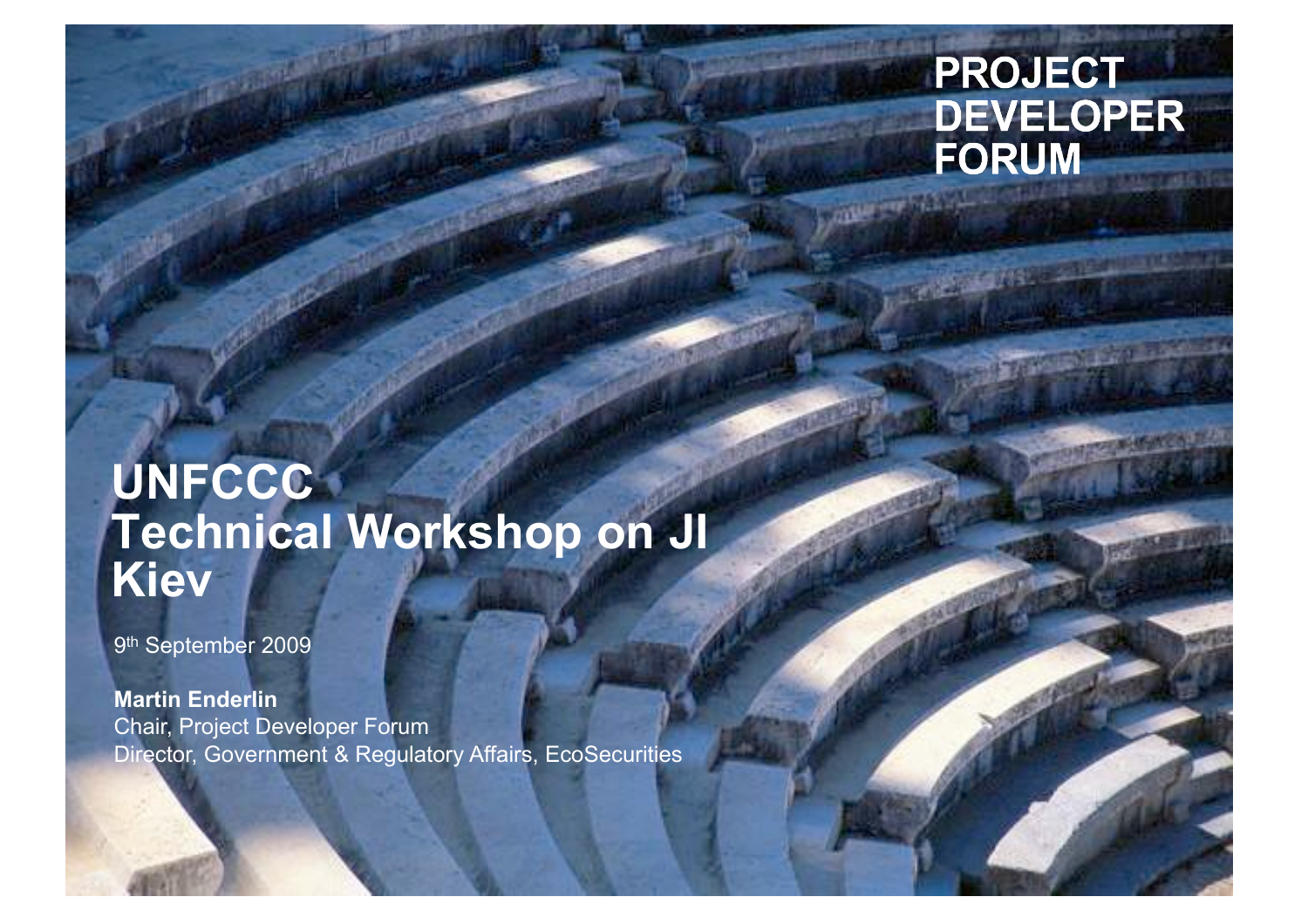#### **PROJECT OPER DEVEL Interactions between Parties, IEs and PPs FORUM**

– **Need for interaction ?** 

- **Why ?**
- **With whom ?**
- **How / what kind of ?**

# – **What is PD Forum ?**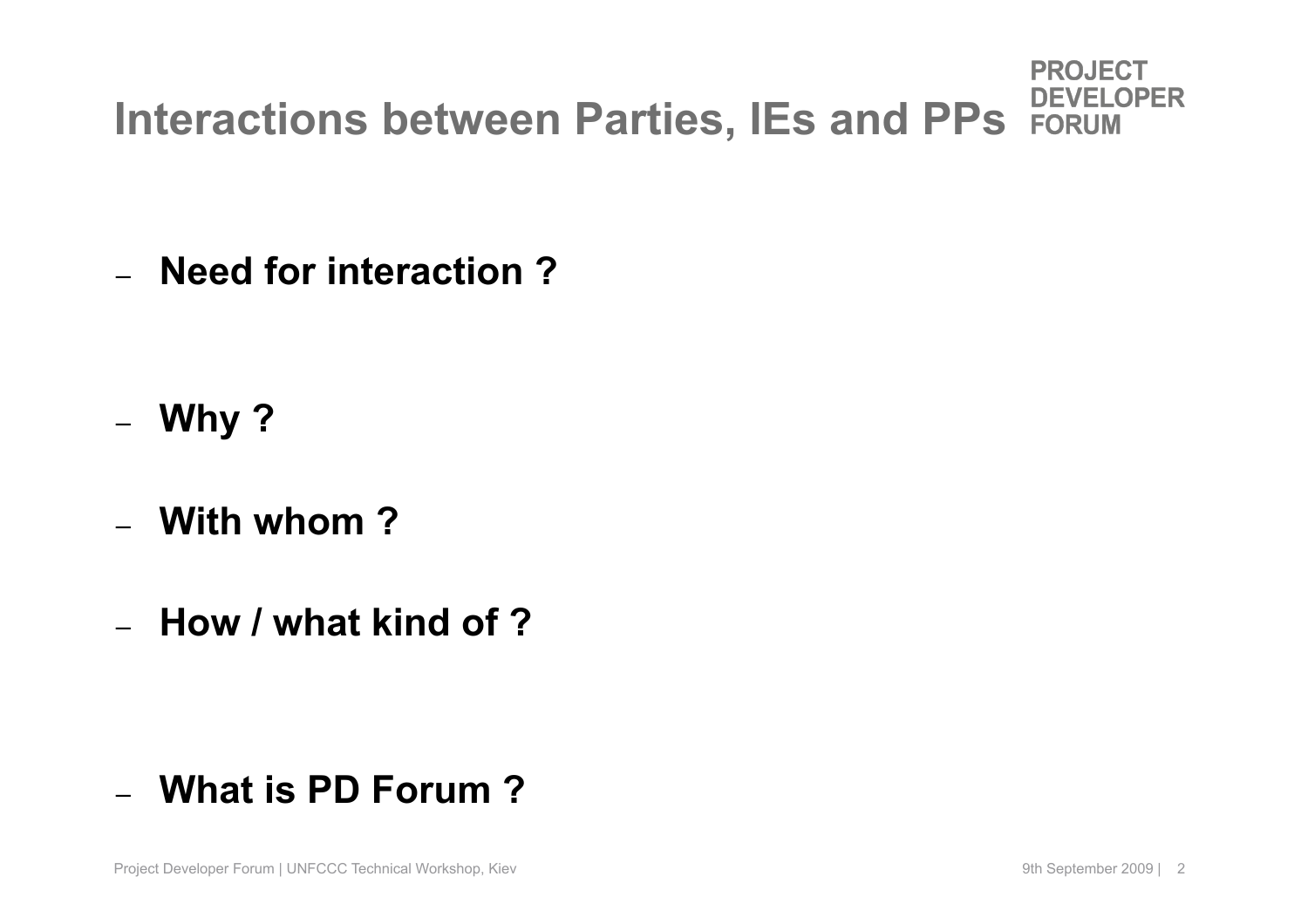# **Interactions between Parties, IEs and PPs FORLIN**

– **Need for interaction ?** 

=> JI is a similarly complex instrument like CDM with more flexibility and less guidance…

=> Apart from experience there are rational arguments, why there is a need for enhanced interaction ...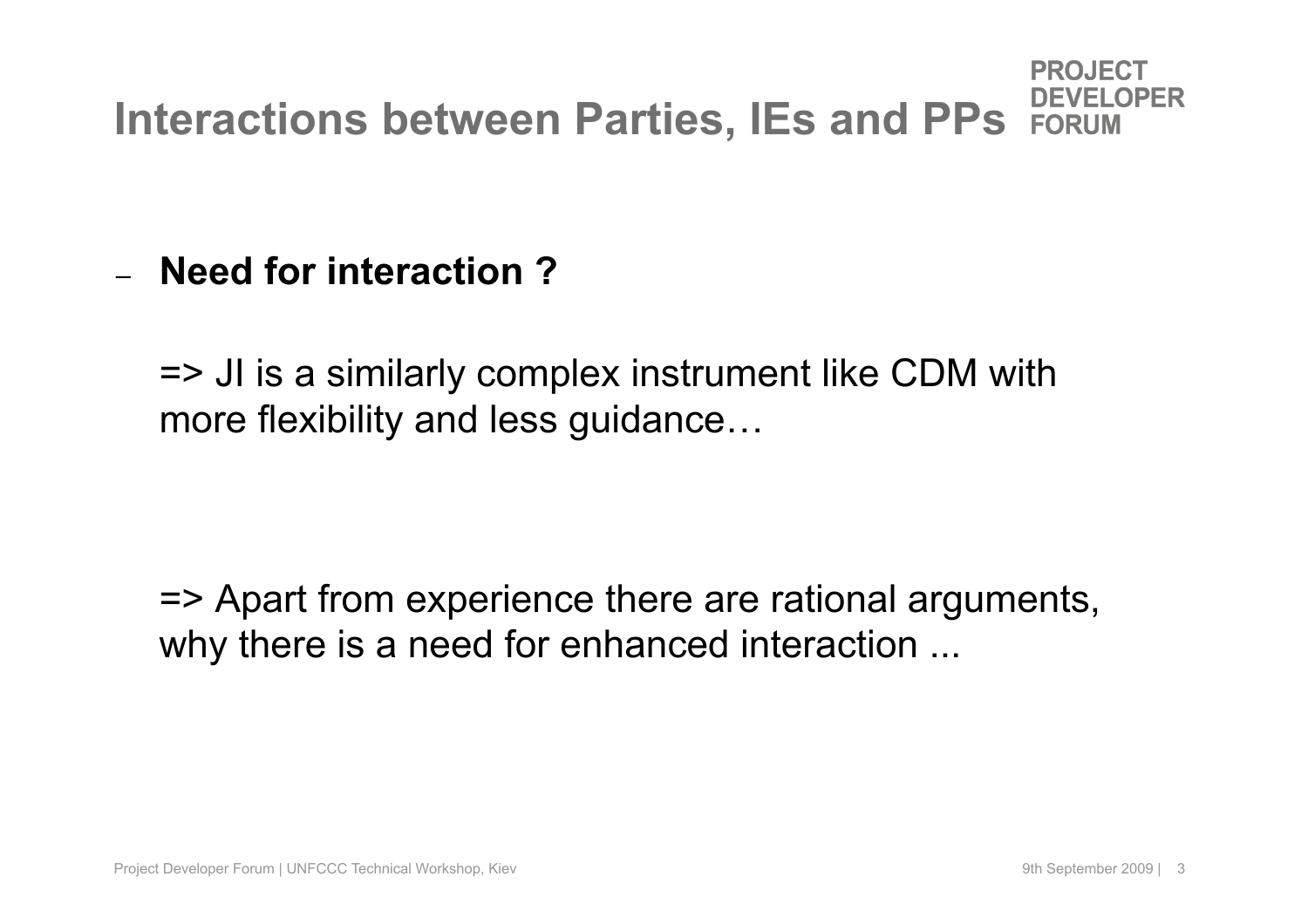## **Interactions between Parties, IEs and PPs FORLIN**

# – **Why ?**

- increase in number project activities (>185 published)

- increase in complexities (JI /CDM as mechanisms grew dramatically, and so did methodologies/guidance/tools etc.)
- increased time pressure (only 39 month left...)
- in reality project activities develop not as described in PDD with technical challenges in the details (implementation & monitoring)
- information asymmetry / knowledge gap between PP/PDs and regulator/parties (Secretariat/DFPs/negotiators), within JI&CDM (KP and post-12)
- overstretched extended arm (IE)
- prepare for post-12 improvements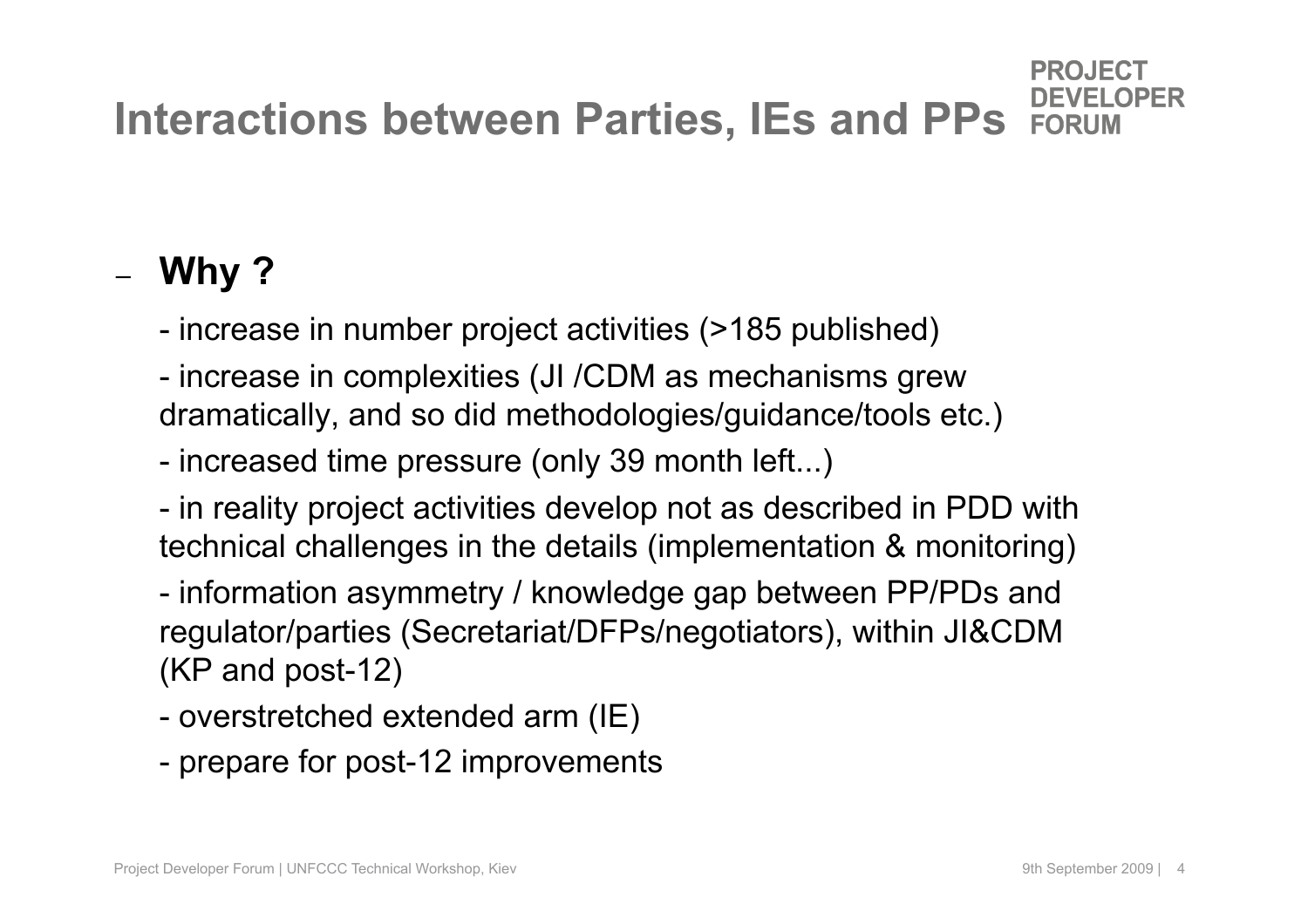# **Interactions between Parties, IEs and PPs FORLIM**

# – **With whom ?**

- PPs/PDs at the lowest end of the multilevel approval/ assessment chain involving many stakeholders:

Parties – DFPs – IE – JISC/AP/Secret – PPs/PDs

- Is the panel complete ? Where are Parties, but even more where are DFPs and JISC members and - not least - the Secretariat ?

- Are they all in the audience ?

=> Let's keep it interactive then !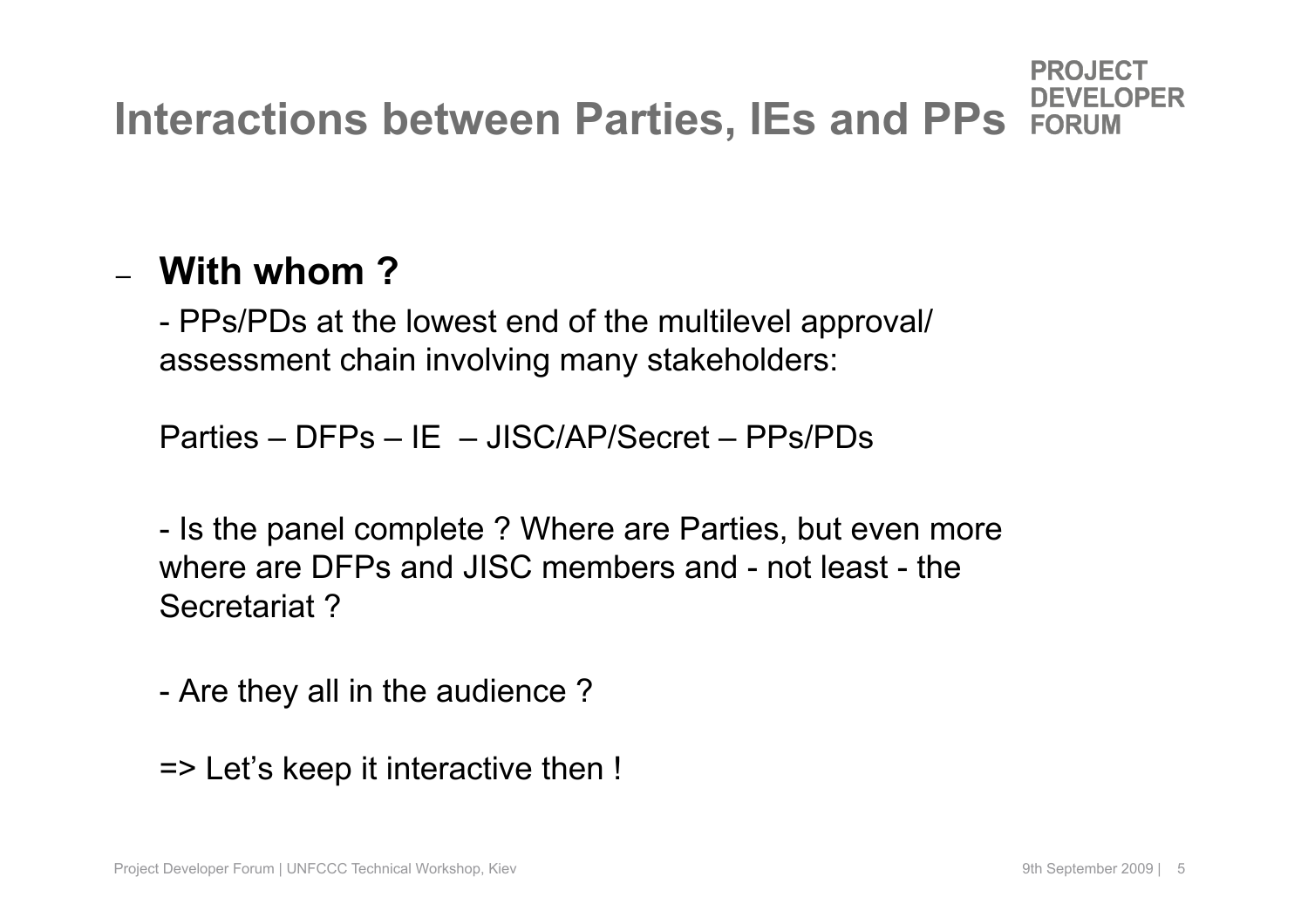# **Interactions between Parties, IEs and PPs FORLIM**

# – **How/what kind of ?**

- Ways and means how to enhance interaction depends on the goal (general capacity building vs. improve regulation vs. problem resolution to ensure appropriate decision taking),

i.e. for project developers relying on ERUs to make project additional key parameters that determine successful interaction are:

- Speed, access to info/counterparty
- Responsiveness/interaction
- Efficiency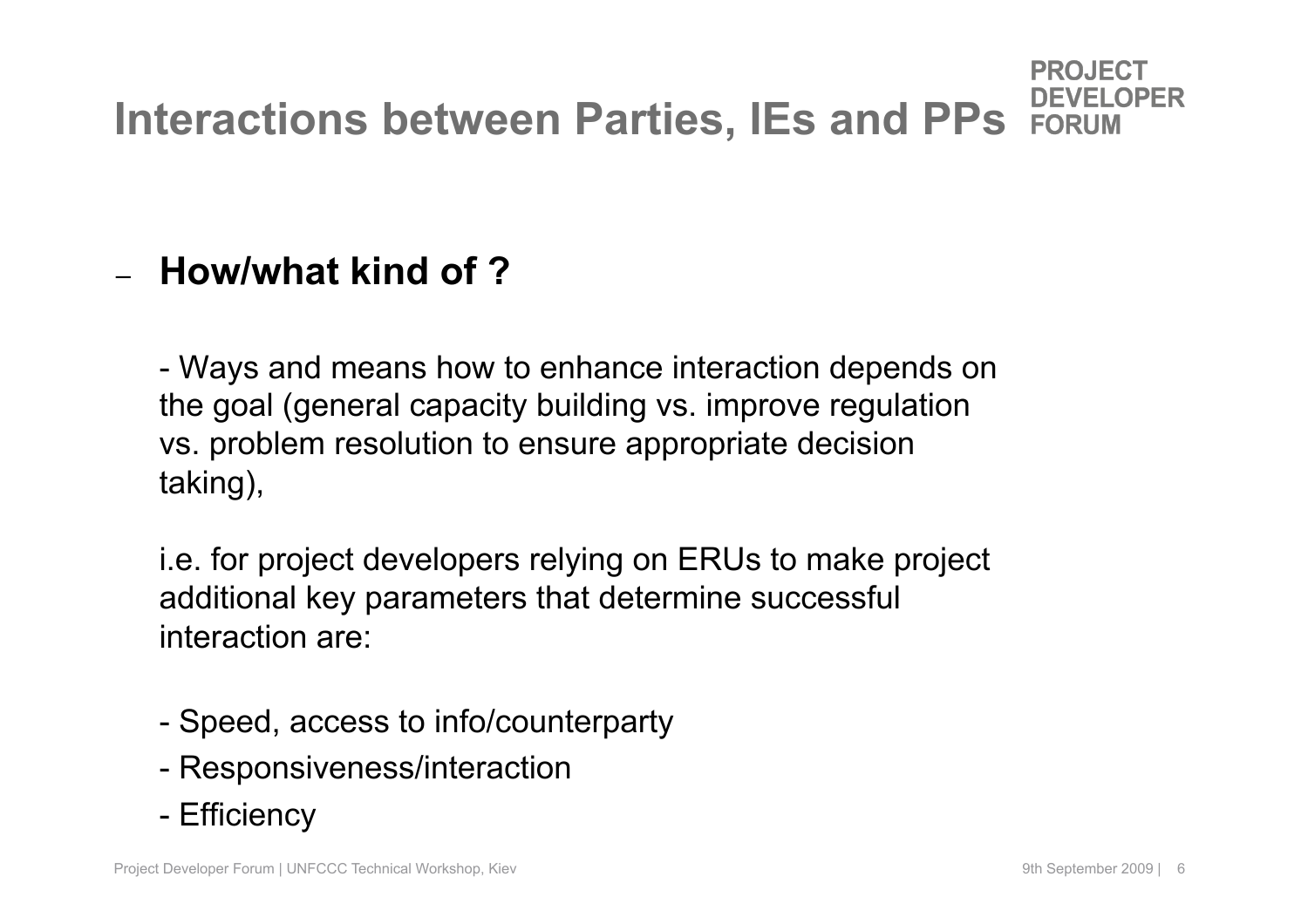#### **Interactions between Parties, IEs and PPs FORLIN**

 - more Q&A during meetings/sessions ? => limitations regarding deepness/level of substance, efficiency (10pax & 100 pax)

- open workshops ? => better balance, still travelling costs prevent broad regional participation

- regular focused workshops / stakeholder meetings (as under CDM) with designated counter parties that ensure wider information dissemination (self regulated/organized organizations, like IE Forum) ?

- but also other means: electronic fora, regular conference calls, simple direct interaction channels, such as

… telephone (!)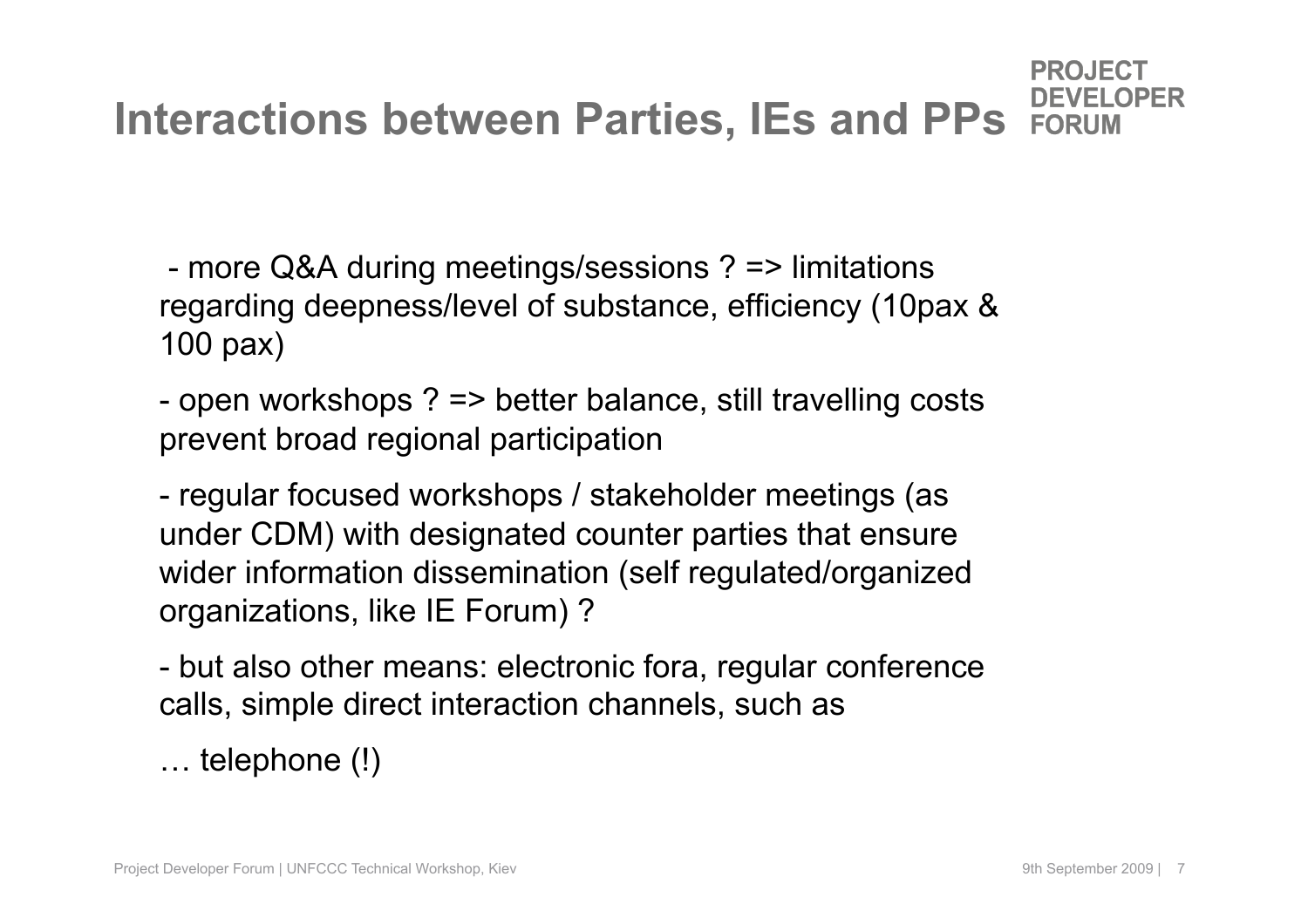# **Aims of the PDF**

**UK registered non-profit company with Articles of Associations and membership rules to ensure transparency and due process open to all stakeholders of offset projects that agree with basic principles.**

- Interact with the regulator (CDM EB/ JISC) to be constructive on rules and regulations
- Participate in improving the efficiency and function of the regulatory system
- Improve policy and regulatory standards while preserving the environmental integrity of the system
- Update and support independent standards and codes of conduct for project developers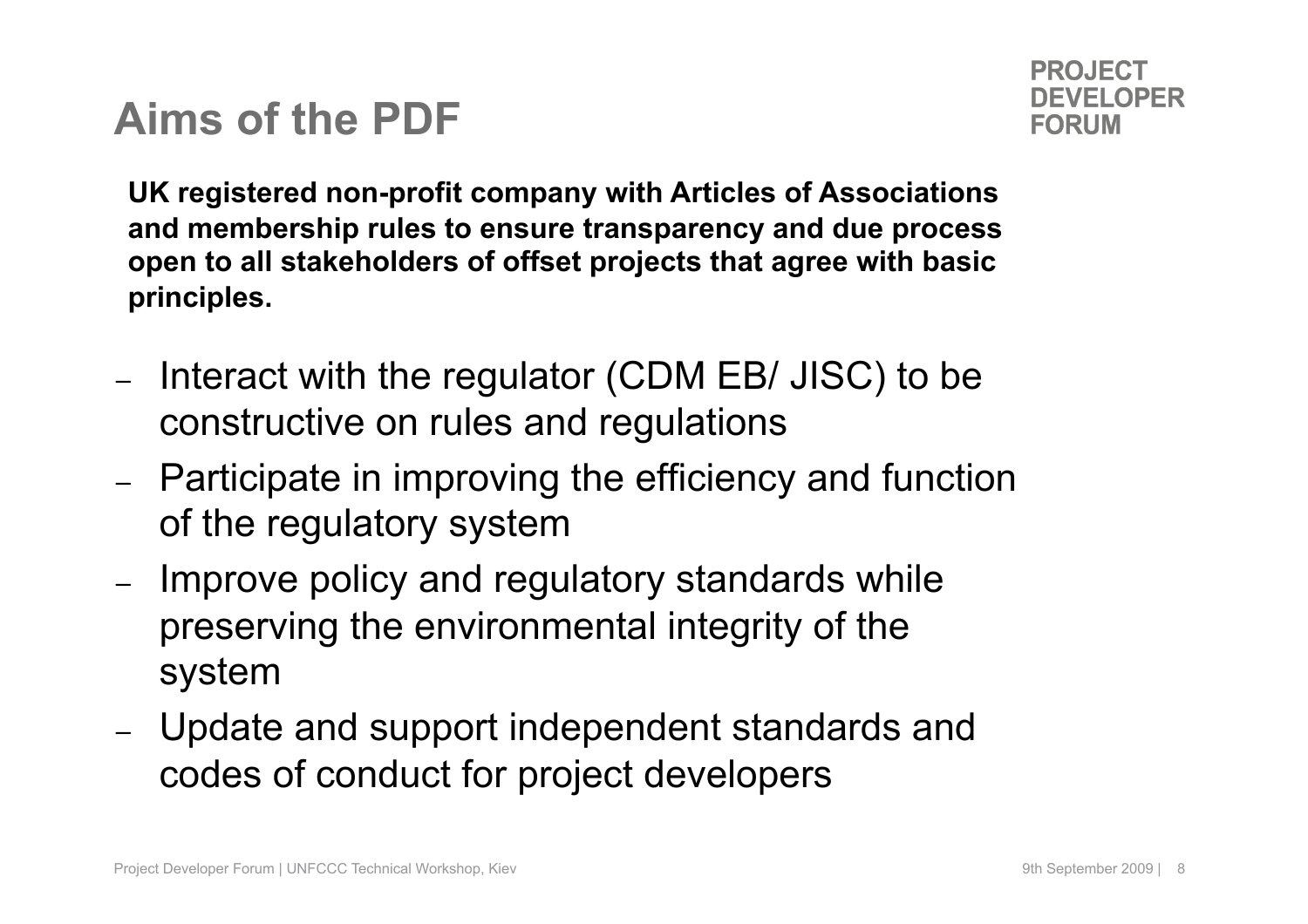# **Board & Founding Members (skipped)**

#### **Board of Directors**

- Chair: Martin Enderlin, Ecosecurities
- Vice Chair: Leo Perkowski, AES Ltd
- Vice Chair: Andrew Prag, Camco

## **Other Founding Members**

- Climate Change Capital
- First Climate
- ICECAP
- EEA
- Sindicatum Carbon Capital
- Tricorona



PROJECT

DEVEL **FORUM** 

OPFR